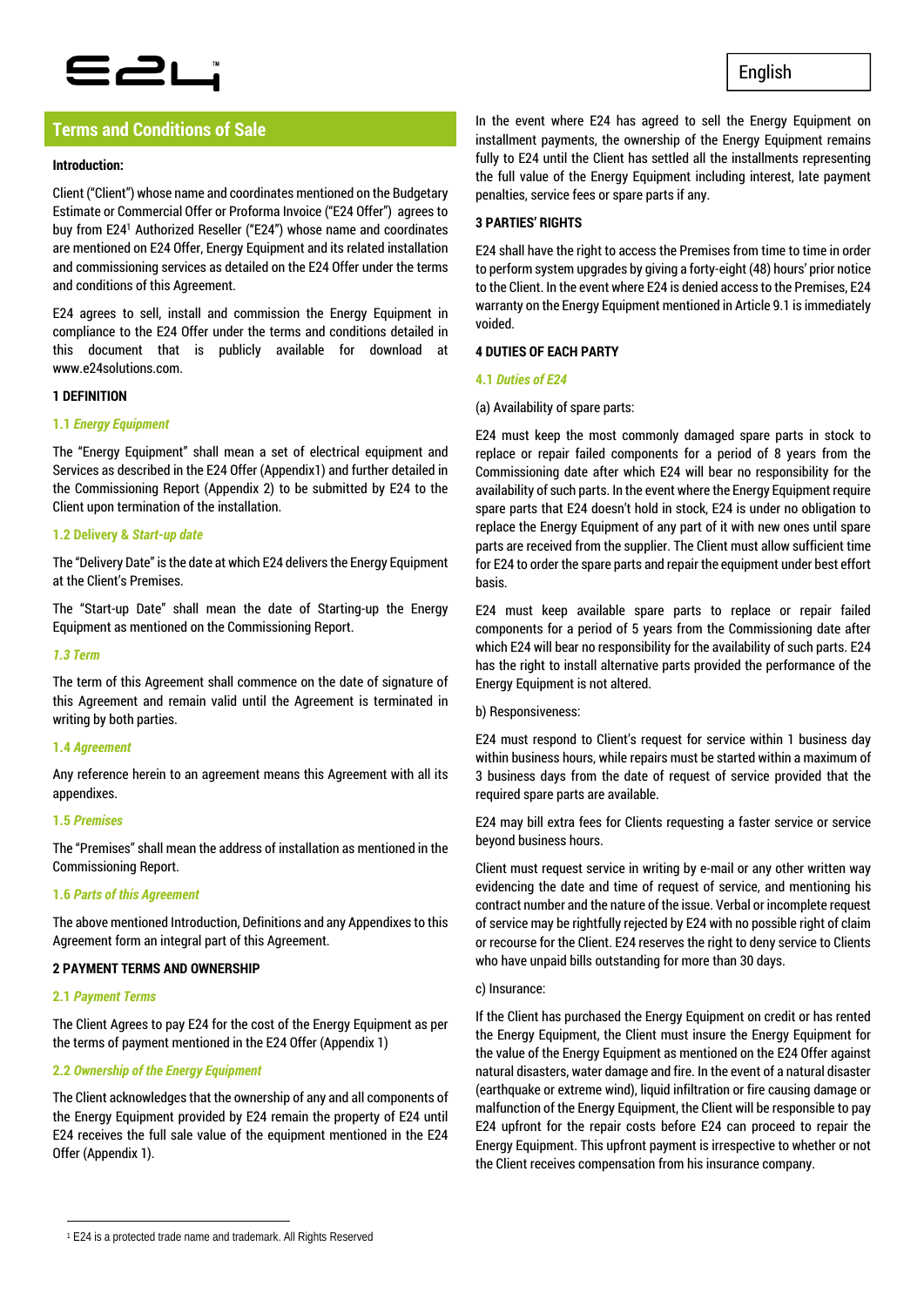

#### **4.2** *Duty of Client*

#### (a) On-time payment:

Under no circumstance(s) will the Client be entitled to hold the due payment or the payment of an outstanding and mature promissory note payable to E24 even in the case where the Energy Equipment is partially or totally out of order.

In the event where E24 agreed to sell the Energy Equipment to the Client through several installments, Client acknowledges and agrees that in the event where the Client is late to pay any installment, all the remaining payments or promissory notes become mature and due immediately without further notice or legal action. In addition, a fixed 50USD late payment fee will be charged to the Client for each delayed payment of promissory note or payment due, in addition to late payment interest of 12% compounded annually from the due date of the payment or the promissory note.

If a Client makes a partial payment or down payment as deposit on an E24 Offer, this partial payment confirms the order as a final and irrevocable sale transaction between E24 and the Client. This partial payment cannot be claimed back by Client for reimbursement should the Client decide to cancel the order after ten (10) calendar days from the payment reception in E24 bank account. Client agrees that E24 will forfeit any down payment made by Client to E24 systematically upon cancelation of the transaction by Client should it occur after the above mentioned 10 days. The E24 offer will also be deemed cancelled systematically should the Client fail to honor the remaining balance payments due to E24 on the E24 offer as agreed with E24.

The Client acknowledges that upon making an advance payment on an E24 Offer, he has entered into a final and irrevocable contractual obligation with E24 to pay the remaining balance due on the E24 Offer. In the event where Client requests the cancellation of a confirmed transaction, E24 will be in its full rights to claim the remaining balance owing through the competent courts.

(b) Receiving the initial training for operating the Energy Equipment:

The Client agrees to give his full attention to the training session provided by E24 describing how to operate the Energy Equipment. In the event where the Client refuses to receive the training to the full satisfaction of E24' technician(s), E24 will have the right to void the warranty on the Energy Equipment and refuse servicing the Energy Equipment until the Client has received the training to the satisfaction of E24' technicians(s).

(c) Signing the Commissioning Report:

Upon completion of the installation of the Energy Equipment, E24' technicians will demonstrate the good operation of the Energy Equipment to the Client. Once the Energy Equipment is fully operational, the Client will be handed a Commissioning Report (Appendix 2) to sign it in order to evidence the reception of the Energy Equipment in full operation at the Start-up date. If the Client is not available at the time of the installation and commissioning, E24 Technician shall call the Client to notify the latter that the Commissioning is executed and the Client acknowledges that the Commissioning report is deemed completed and agreed upon.

In the event where the Client refuses to sign the commissioning report or decides that he no longer wants to proceed with the Installation of the Energy Equipment or wishes to cancel the installation of the Energy Equipment as per the agreed upon E24 Offer (Appendix 1), without giving E24 the chance to rectify any anomaly or defect, the Client and E24 mutually agree to cancel the transaction and Client must pay 90% of the E24 Offer (Appendix1) to E24 as cancellation fees which become immediately due when Client requests the cancellation or acts in a manner to delay or object the installation of the Energy Equipment.

By paying the balance related to the Energy Equipment or by signing the promissory notes for the complete balance of the Energy Equipment, the Client waives his obligation to sign on the Commissioning Report and provides his final approval on the Energy Equipment received.

#### **5 ASSIGNMENTS**

Client shall not have the right to assign the Agreement or any of its rights and privileges hereunder to any third party without the prior written consent of E24.

#### **6 INTEGRATION OF AGREEMENT**

This Agreement constitutes the entire Agreement between the parties with reference to the subject matter hereof and supersedes all prior negotiations, understandings, representations and agreements, if any. Each of the parties acknowledges that it is entering into this Agreement as a result of its own personal will and not as a result of any representations of any other party not contained herein.

#### **7 CONFIDENTIALITY**

E24 and Client agree to maintain in strict confidence any and all information related to the terms and conditions of this Agreement.

E24 and Client further agree that all information, documents, technology and Energy Equipment provided to Client under this Agreement are confidential, including but not limited to formulas, systems, presentations, compilation, devices, concepts, techniques, marketing and commercial strategies, processes, or any matter which is not generally known to the public and either derives economic value, actual or potential, from not being generally known.

## **8 REVERSE ENGINEERING AND TEMPERING**

Client undertakes not to attempt to and not authorize anyone to attempt to reverse engineer, copy, or take pictures of the Energy Equipment sold to Client under this Agreement.

In the event where the Energy Equipment fails to operate normally and upon inspection of the Equipment it became clear to E24 that the damage is due to a mechanical abuse (equipment drop or intentional damage) caused by the Client, or negligence, tempering, alteration or modification in any way and in the case of unauthorized subleasing, transportation and/ or sharing, then E24 reserves the right to forfeit the Warranty and terminate this Agreement with no further notice or compensation to the Client and without the intervention of a court of law.

#### **9 DISCLAIMERS**

#### *9.1 Energy Equipment Warranty*

E24 offers technology solutions composed of a number of products connected together on which E24 offer different warranty terms. Unless specified otherwise on the E24 Offer, these products are covered by default with a standards 2-year manufacturing warranty that takes effect on the Start-up date.

E24 obligation under this warranty is limited to repairing or replacing, at its own sole discretion, any such defective part as long as the defect is not due to normal tear and wear or normal equipment decay (rust or oxidation).

Warranty is void if the Client attempts to modify the Energy Equipment or any of its components, reprogram it, open it, modify it in any way, replace or add any part to it without the knowledge and physical presence of E24'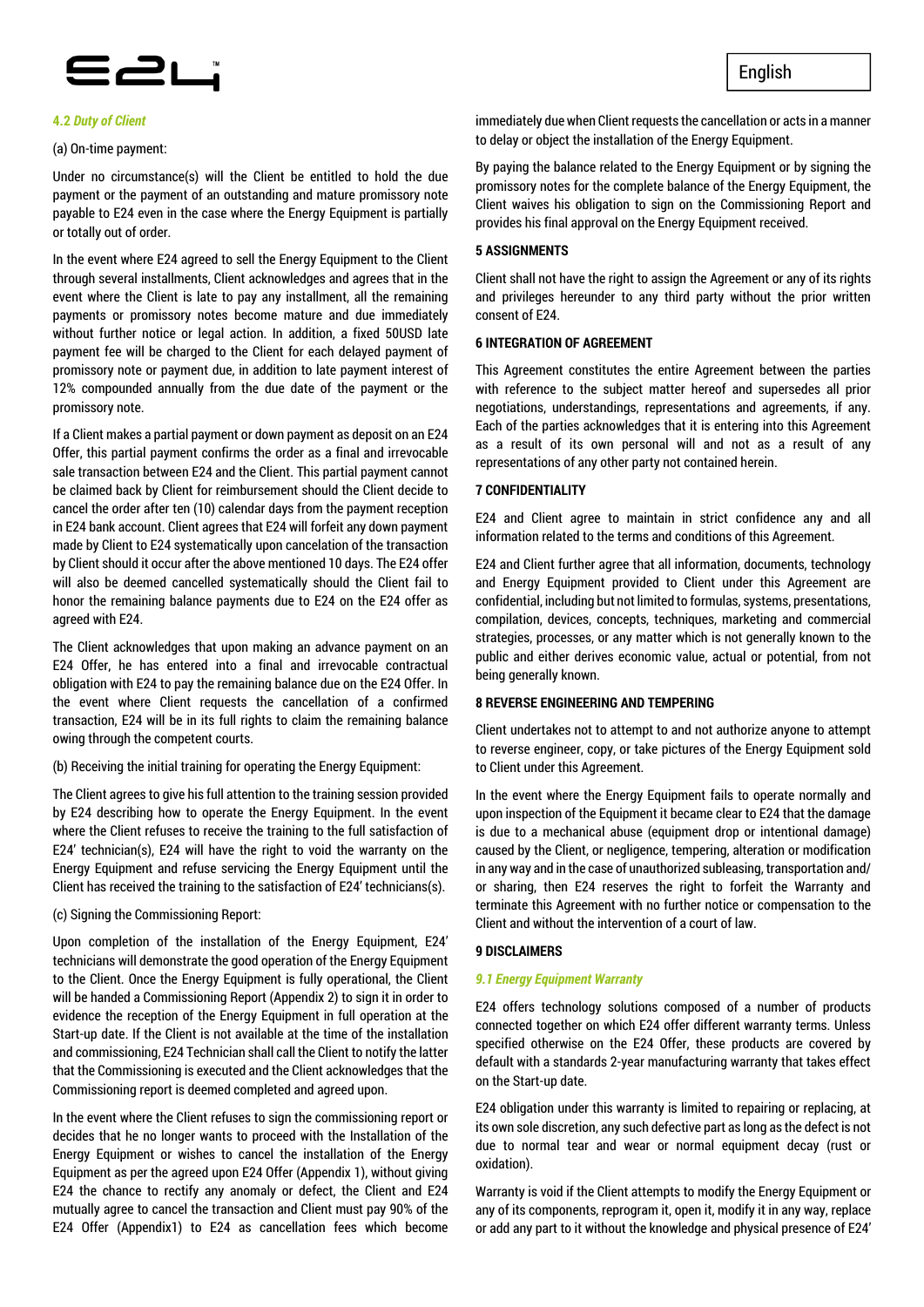# **E2L**

authorized technician(s). Warranty is also void if Client delays the payment of any of E24 service or spare parts bills for more than 30 days.

Certain Batteries, Inverters, Solar panels etc. may be covered with a longer or different warranty program (refer to individual warranty forms for products with special or longer warranty terms) supplied separately.

## *9.2 Water Leakage Warranty*

E24 installs solar panels on the roof of buildings and structures in a manner to avoid any interference with the surface of the building and structure. E24 may when necessary use professional grade and specially designed accessories to safely connect the solar panels to the surface of the building. Under such case E24 offers a 2 year (starting on start-up date) water leakage warranty to cover the cost of repairing or replacing at its sole option such accessories in addition to the costs of fixing the water leakage. To claim for water leakage warranty, Client should submit an official report issued by an expert appointed by the local court in his/her country confirming that the water leakage resulted from either manufacturing defects in the solar accessories or erroneous installation (damages due to any other causes are not covered). Upon reception of the above mentioned expert report E24 may at its sole option reimburse the Client for the estimated cost of repair or appoint a contractor to do the job. The water leakage warranty maximum liability on E24 is limited to 3% of the total amount received by E24. Under no circumstances E24 will be responsible for water leakage that are not 100% proven to result from the Energy Equipment or a deficiency in their installation.

#### *9.3 Energy Generation Warranty*

E24 may for specific solar projects issue an Energy Generation Warranty by mentioning clearly on the Proforma Invoice "Energy Generation Warranty" followed by a number that mentions the minimum energy in KWh that E24 commits to produce at the Premises (Energy Commitment Value) for the first year staring on Start-up day conditional to the following:

- Reception of an official claim issued by a solar expert appointed by the court in the jurisdiction of the Client showing the actual energy generated by the Energy Equipment in KWh for the first 12 consecutive months starting on Startup Date and the method and source of data used to collect such information.
- A logging graph showing data every 1 second confirming that the utility supply or the generator supply was never interrupted during the 12 consecutive months mentioned in the claim above.
- A logging graph showing data every 1 second confirming that the load power in KW was never under the maximum size of the solar equipment installed.
- A logging graph showing data every 1 second showing the power generated from each solar inverter installed at the Premises.

Upon reception of all the above documents E24 will have 90 days to reply with a report that either approves or dismiss the claim. In the event where E24 approves the claim, E24 commits to issue a credit note for an amount equal to 3US\$ Cents multiplied by the difference between the Energy Commitment Value and the actual energy produced by E24 inverters).

The above warranty is automatically voided under the following conditions:

- E24 detects tempering on any of the Energy Equipment.
- Damage to the Energy Equipment has occurred during the period claimed and was due to circumstances outside E24 control (for example over temperature in the inverter rooms,

lightning, surges, returned power, electric network short circuits or erroneous electric connections etc…)

## *9.4 Loss of Performance*

The Energy Equipment sold to Client was designed at the time of issuance of the E24 Offer (Appendix1). Any changes to the Energy Equipment at the Premises including but not limited to change of the load, solar exposure, availability of electricity from the grid, quality of the available local generator or any other parameter(s) affecting the performance of the Energy Equipment is not the responsibility of E24 and may not give rise to any claim by the Client.

#### **9.5** *Liability*

E24 does not provide equipment replacement during the period of time under which the Energy Equipment is being repaired and is not liable for any costs, such as lost profits or revenue, loss of equipment, loss of use of equipment, loss of software, loss of data, costs of substitutes, claims by third parties, or otherwise.

Client agrees that for any liability related to the purchase of Energy Equipment or services, E24 is not liable or responsible for any amount of damages above the aggregate dollar amount paid by client for the purchase of products and/or services under this Agreement. The foregoing limitations apply regardless of the cause or circumstances giving rise to such loss, damage or liability, even if such loss, damage or liability is based on negligence or other torts or breach of contract.

Neither E24 nor client may institute any action in any form arising out of this Agreement more than eighteen (18) months after the cause of action has arisen.

#### **10 MISCELLANEOUS**

#### **10.1** *Construction and Interpretation*

(a) This Agreement is to be construed in accordance with the laws of the country of the selling party mentioned on the E24 Offer.

Any dispute, controversy or claim arising out of, or relating to this Agreement shall be decided by the competent court of the country of the selling party mentioned on the E24 Offer.

(b) The titles and subtitles of the various sections and paragraphs of this Agreement are inserted for convenience and shall not be deemed to affect the meaning or construction of any of the terms, provisions, covenants and conditions of this Agreement.

(c) The language in all parts of this Agreement shall in all cases be construed simply according to its fair meaning and not strictly for or against either party.

(d) It is agreed that if any provision of this Agreement is capable of two constructions, one of which would render the provision void and the other of which would render the provision valid, then the provision shall have the meaning which renders it valid.

## **10.2** *Notices*

 Any notice or consent required by this Agreement shall be in writing and either personally delivered or mailed by registered or certified mail, or emailed with a proof of delivery, to such party at its address specified in Appendix 1 or to such other address as such party may designate by notice given in accordance herewith. Such notices shall be deemed delivered on the date of receipt, or upon attempted delivery if acceptance of delivery is refused.